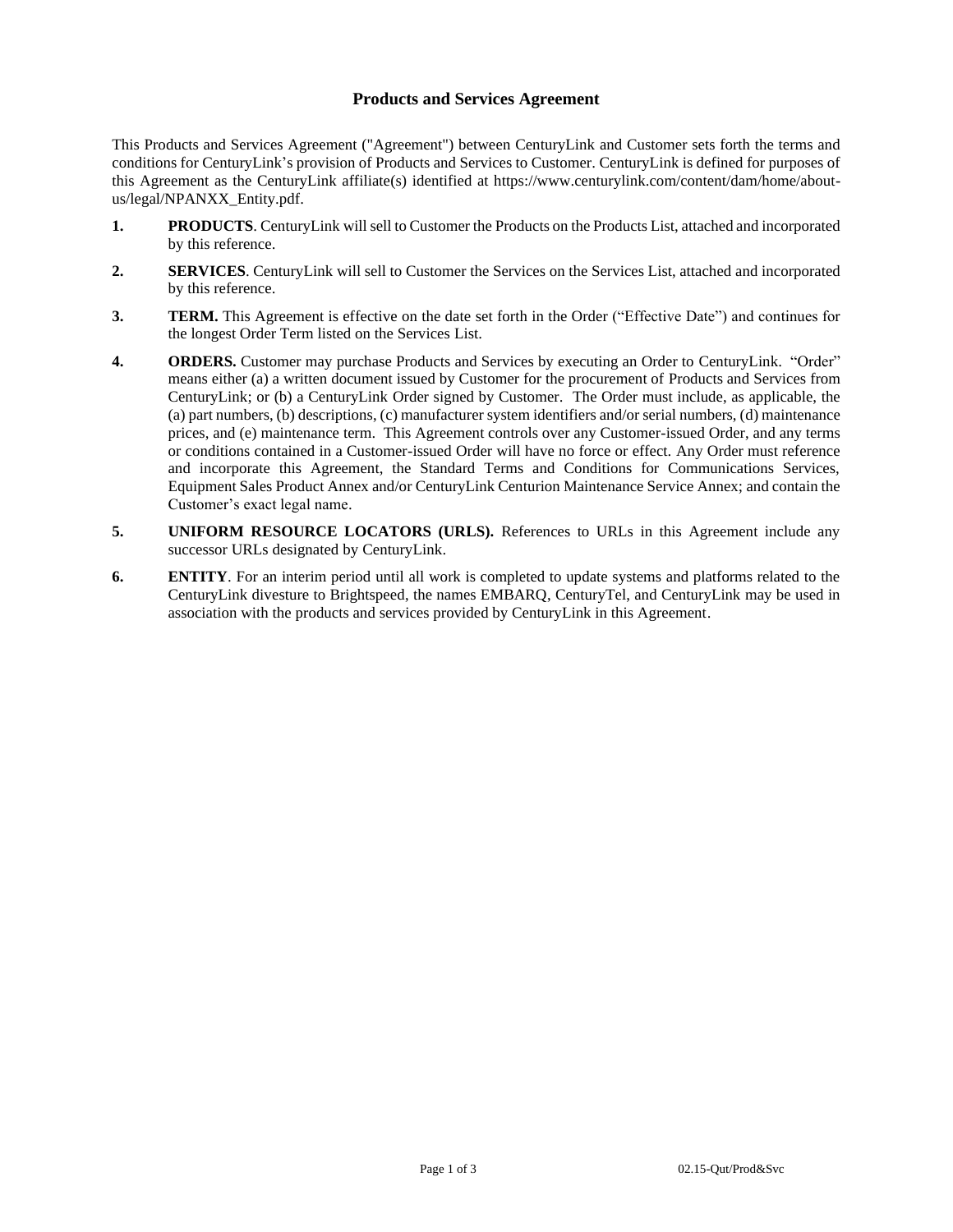## **PRODUCTS LIST**

**1. PRODUCTS**. CenturyLink will provide to Customer those Products identified in the CenturyLink Orders, (each, a "Order"). The entity providing Products to Customer is the applicable CenturyLink local operating company supporting Customer's location. Customer can also locate the name of any CenturyLink local operating company by searching for a NPA-NXX in the first column of the list at [http://www.centurylink.com/tariffs/NPANXX\\_Entity.pdf.](http://www.centurylink.com/tariffs/NPANXX_Entity.pdf) The NPA-NXX is a number consisting of an Area Code plus the first three digits of the telephone number. CenturyLink sells Products under the Standard Terms and Conditions for Communications Services and the Equipment Sales Product Annex**,** and other applicable annexes based on Customer's selection of specific Products and Services**,** all as posted at [http://about.centurylink.com/legal/rates\\_conditions.html.](http://about.centurylink.com/legal/rates_conditions.html)

#### **2. PRICING.**

- **2.1 Per Unit Price.** CenturyLink will charge Customer the per unit price listed for each Product described in each Order.
- **2.2 Non-recurring Charges ("NRCs") or Non-recurring Rates ("NRRs").** CenturyLink will charge Customer the NRCs or NRRs listed on each Order, including charges related to CenturyLink labor and shipping of the Products to Customer. For purposes of this Agreement, NRCs and NRRs have the same meaning and may be used interchangeably.
- **2.3 Additional Charges**. Rates do not include applicable local, state, or federal taxes or surcharges that CenturyLink may bill Customer related to the Products.
- **2.4 Additional Payment Requirements**. CenturyLink reserves the right to require a down payment from Customer upon delivery of Products.